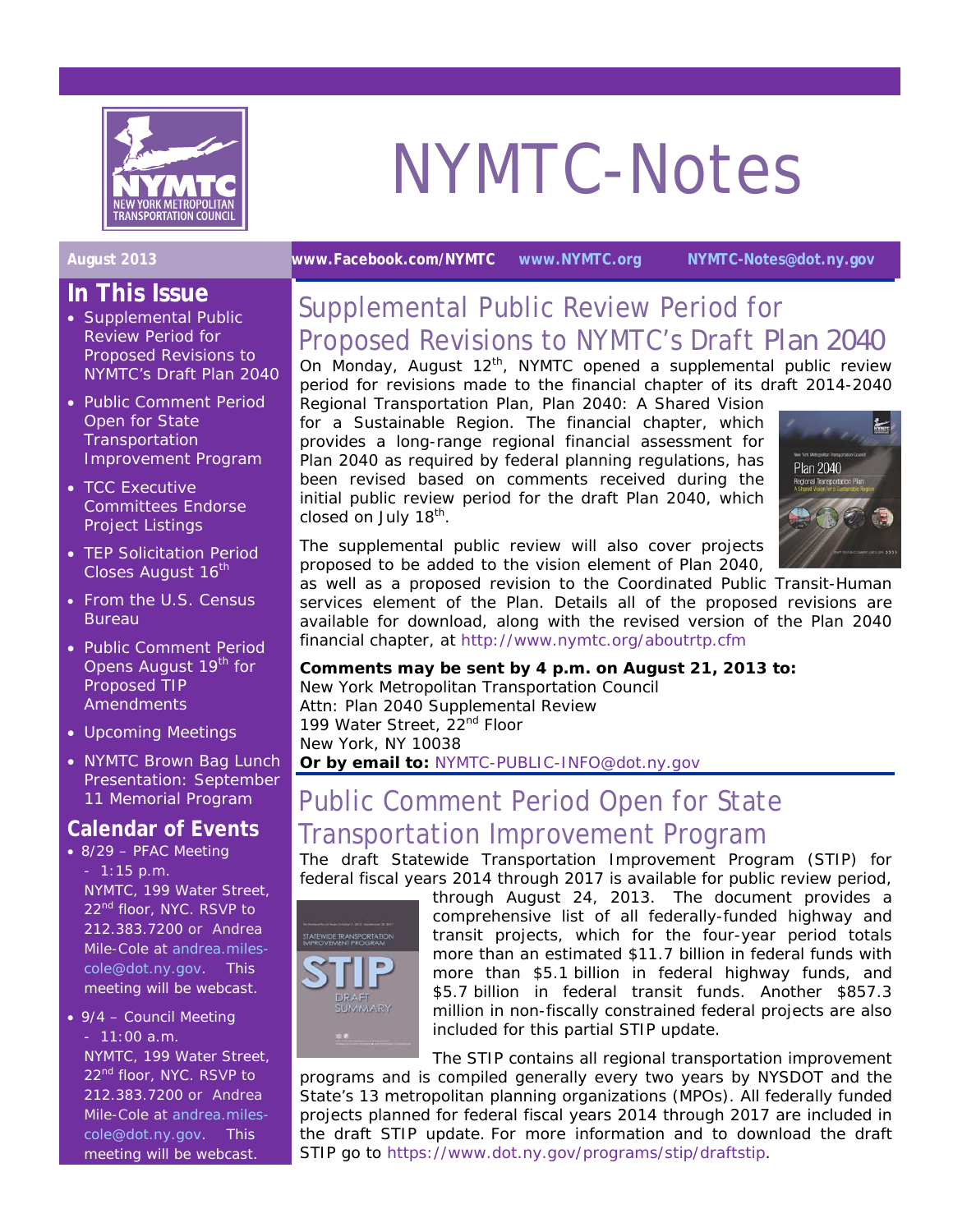• 9/13 - NY-CT Sustainable Communities Steering Committee Meeting - 10 a.m. NYMTC, 199 Water Street, 22<sup>nd</sup> floor, NYC. RSVP to bdennis@rpa.org

• 9/18 –NYMTC Brown Bag Presentation: September 11 Memorial Program - 12 noon NYMTC, 199 Water Street, 22<sup>nd</sup> floor, NYC, 10038. This meeting may be attended in person or as a webinar. - To attend in person RSVP to lisa.daglian@dot.ny.gov or 212.383.7200. Register for the webinar at http://tinyurl.com/NYMTC-9-18-BB

*NYMTC is a regional council of governments that provides a collaborative transportation planning forum as the metropolitan planning organization for New York City, Long Island and the lower Hudson Valley.*

#### **NYMTC's Title VI Policy**

*The New York Metropolitan Transportation Council assures that no person shall on the grounds of race, color, national origin, or gender, as provided in Title VI of the Civil Rights Act of 1964 and related statutes be excluded from participation in, or be denied the benefits of, or be otherwise subjected to discrimination under any program or activity for which NYMTC received Federal financial assistance.* 

 *Further, NYMTC incorporates the principles of environmental justice into its policies, planning and project development activities to ensure that there are no inequitable impacts on minority groups and lowincome groups throughout the region.*

## TCC Executive Committees Endorse Project Listings

NYMTC's three Technical Coordinating Committee Executive Committees each met to take actions to ensure the continuing flow of federal dollars into the region. These actions included: Recommendation of projects for inclusion in Plan 2040; Recommendation of project proposals for the 2014- 2018 TIP; Affirmation of Urban Area Boundaries based on the 2010

Census; and other actions specific to the TCC.

TCC recommendations for these required products are a key step in the development of the new Plan and TIP. Following the TCC meetings, NYMTC's Program, Finance and Administration Committee (PFAC) will



convene on August  $29<sup>th</sup>$  to recommend the draft Plan, TIP, Conformity Determination and Congestion Management Process Report for Council adoption at their September 4<sup>th</sup> meeting.

Mid-Hudson South TCC and Nassau/Suffolk TCC each confirmed new rotating co-chairs: Putnam County Executive MaryEllen Odell and Suffolk County Executive Steve Bellone, respectively. The NYCTCC had confirmed the MTA as rotating co-chair at its January meeting. Webcasts from the MHSTCC and N/STCC are available by clicking on the NYMTC Webcast link on www.nymtc.org.

## TEP Solicitation Period Closes August 16<sup>th</sup>

The solicitation period for the federally funded Transportation Enhancement Program, as announced by New York State Department of Transportation Commissioner Joan McDonald, closes at 4 p.m. on August 16, 2013.

Municipalities and non-profit incorporated groups are eligible to apply for funding. Not-for-profits will require a governmental entity to sponsor their projects. Eligible projects must have a total cost of at least \$200,000;

federal reimbursement is limited to \$2.5 million per project.



NYSDOT will accept applications for five eligible activity types for projects to be funded with TEP dollars, including: 1) facilities for bicycles and pedestrians; 2) scenic or historic highway facilities; 3) landscaping and other scenic beautification; 4) preservation of abandoned railway corridors and conversion to use as pedestrian and bicycle trails; and 5) environmental mitigation to address water

pollution due to highway runoff.

The *TEP Guidebook* provides detailed information about the specific types of projects eligible for this program as well as the application process; a pamphlet providing a concise summary of the program is also available. The Guidebook, Application and Pamphlet can be accessed at https://www.dot.ny.gov/programs/tep. Applicant/Sponsors are required to attend a TEP workshop or webinar and a Federal Aid 101 workshop or webinar in advance of applying for TEP funds. Recorded workshops that were held in the NYMTC region may be accessed on www.NYMTC.org.

Once the application period closes, a committee of NYMTC's members will rate and rank proposals for recommendation to PFAC. Once adopted, this prioritized list for the NYMTC area will be forwarded to NYSDOT.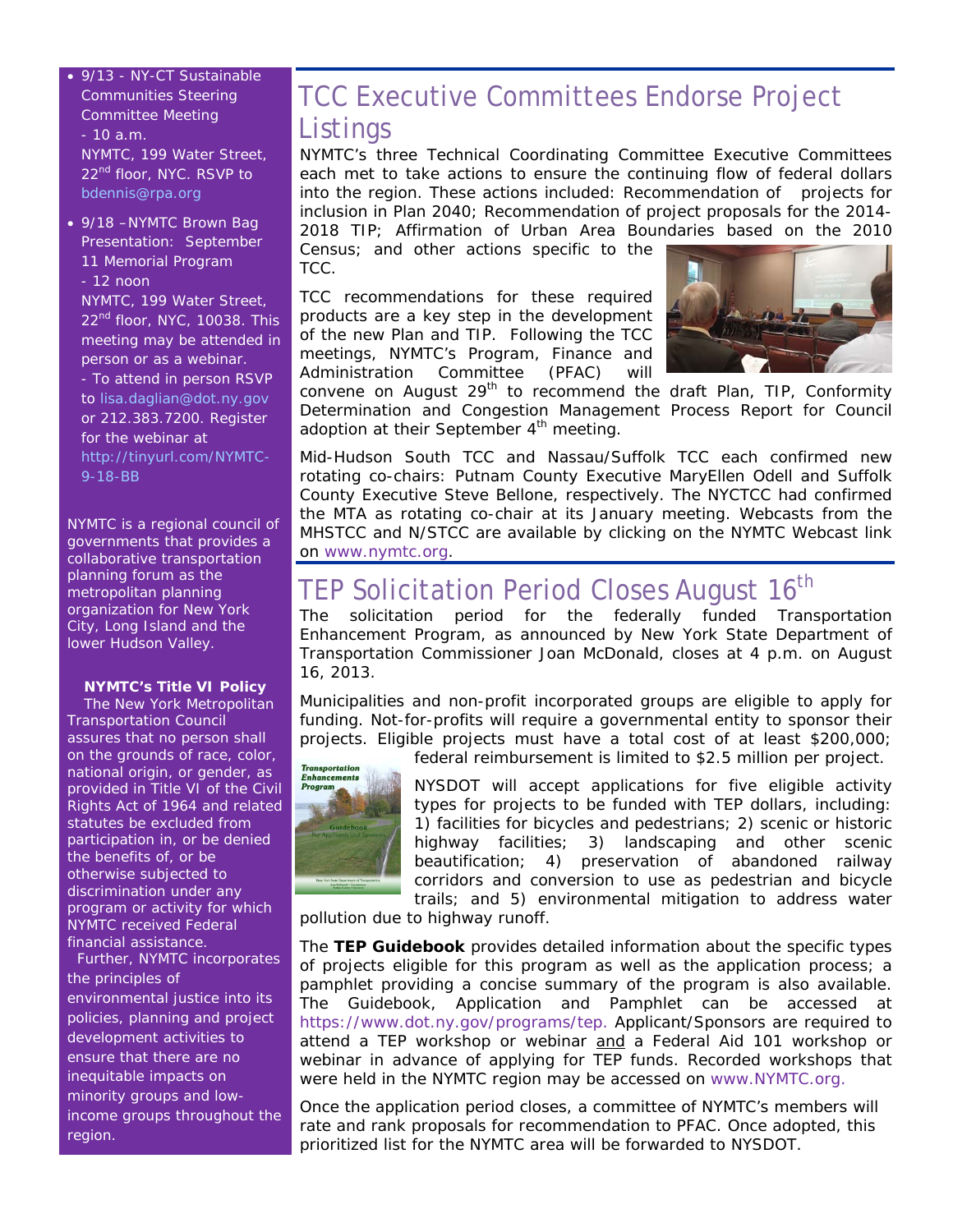#### **NYMTC Council Members**

#### **Voting Members**

- Joan McDonald, New York State DOT Commissioner and NYMTC co-chair
- Rob Astorino, Westchester County Executive and NYMTC co-chair
- Janette Sadik-Khan, Commissioner, New York City Department of **Transportation**
- Amanda Burden, Director, New York City Department of City Planning
- Thomas Prendergast, Chairman and CEO, Metropolitan Transportation Authority
- Edward P. Mangano, Nassau County Executive
- MaryEllen Odell, Putnam County Executive
- C. Scott Vanderhoef, Rockland County Executive
- Steve Bellone, Suffolk County Executive

#### **Advisory Members**

- Patrick Foye, Executive Director, Port Authority of NY & NJ
- James Weinstein, Executive Director, New Jersey **Transit**
- Mary K. Murphy, Executive Director, North Jersey Transportation Planning Authority
- Joe Martens, Commissioner, NYS Dept. of Environmental **Conservation**
- Marilyn G. Shazor, Regional Administrator, Federal Transit Administration, Region 2

## From the U.S. Census Bureau: Response to the 2012 Economic Census is Past Due

NYMTC was asked to share the following message from the U.S. Census: *The 2012 Economic Census, the U.S. Government's official five-year* 

*measure of American business and the economy, is currently underway. For those businesses that have responded to the Economic Census, we thank* 

*you; for those businesses that were mailed a form* 



*but have not yet responded to this mandatory survey, we urge you to do so as soon as possible.* 

*Report online at: econhelp.census.gov*

*Thank you again for taking part in the 2012 Economic Census, your response makes a difference!*

## Public Comment Period Opens August 19<sup>th</sup> for Proposed TIP Amendments

A public comment period for proposed amendments to the Federal Fiscal Years (FFY) 2011-2015 Transportation Improvement Program (TIP) and the Draft FFY 2014-2018



TIP will open Monday, August 19th. Comments are due by 4 p.m. on Wednesday, August  $28<sup>th</sup>$  to Chris Hardej at chris.hardej@dot.ny.gov.





These amendments will add projects under Federal Transit Administration (FTA) Section 5324 emergency relief funding for Superstorm Sandy-related transit projects. Information on the amendments will be posted **by August 19th** at

http://www.nymtc.org/abouttip-down.cfm

## Upcoming Meetings

#### **PFAC Meeting**

*August 29, 2013 – 1:15 p.m.* 199 Water Street, 22<sup>nd</sup> floor, NYC.

A number of actions, including recommendation of the draft Plan 2040 and 2014-18 TIP, will be taken at this business meeting of NYMTC's Program, Finance and Administration Committee. This meeting will be webcast.

#### **Council Meeting**

*September 4, 2013 – 11 a.m.*

199 Water Street, 22<sup>nd</sup> floor, NYC.

The Principal members of NYMTC will come together to adopt the draft Plan 2040 and 2014 – 18 TIP, along with the Transportation Conformity Determination and Congestion Management Process Status Report. This meeting will be webcast.

#### **NY-CT Sustainable Communities Consortium Steering Committee Meeting**

#### *September 13, 2013, 10 a.m. – 12 noon*

NYMTC, 199 Water Street, 22<sup>nd</sup> floor, NYC.

For more information on this quarterly Steering Committee meeting of the NY-CT Sustainable Communities Consortium, or to attend in person, please contact Brian Dennis, bdennis@rpa.org or 917.546.4316.